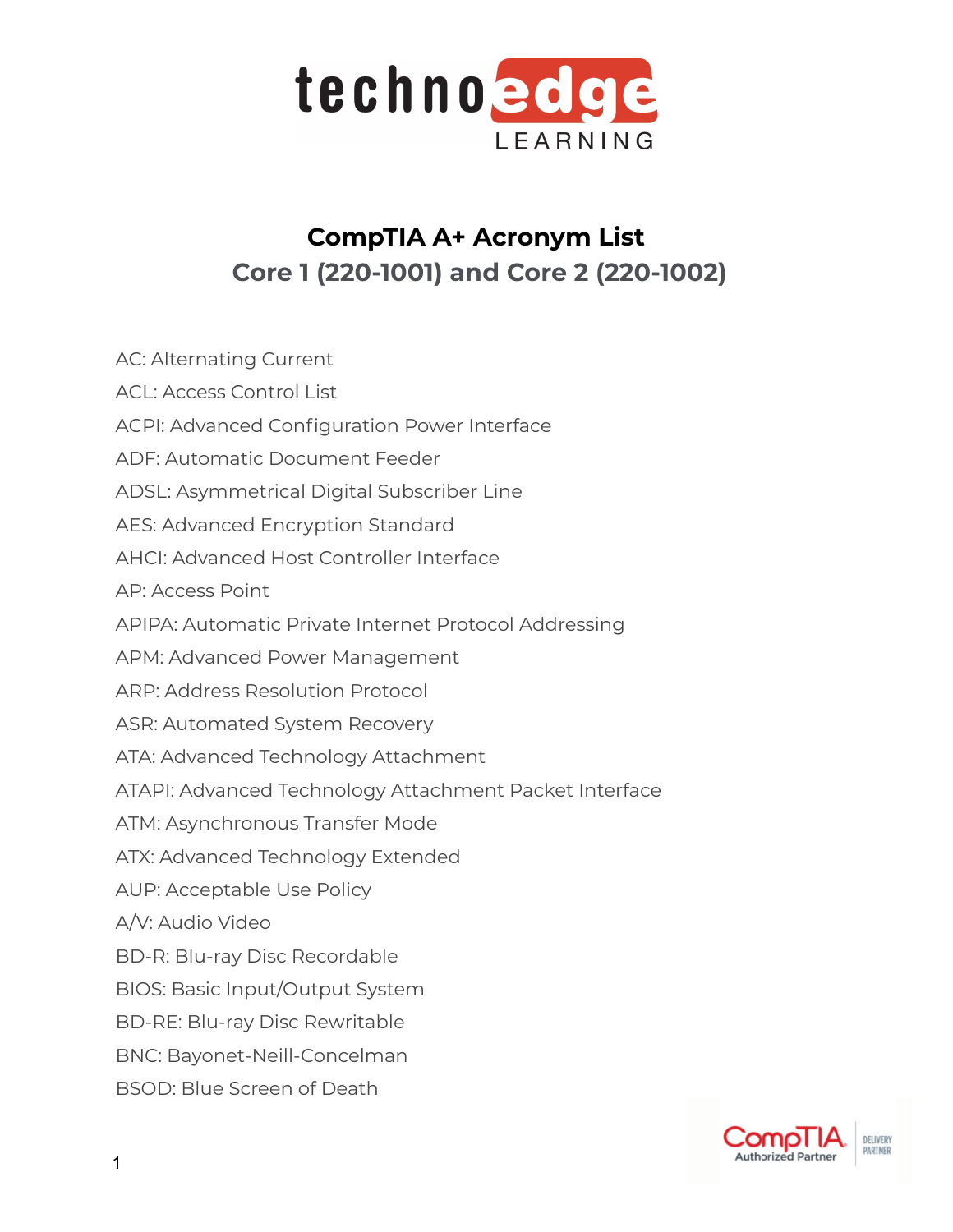

BYOD: Bring Your Own Device CAD: Computer-Aided Design CAPTCHA: Completely Automated Public Turing test to tell Computers and Humans Apart CD: Compact Disc CD-ROM: Compact Disc-Read-Only Memory CD-RW: Compact Disc-Rewritable CDFS: Compact Disc File System CERT: Computer Emergency Response Team CFS: Central File System, Common File System, or Command File System CGA: Computer Graphics and Applications CIDR: Classless Inter-Domain Routing CIFS: Common Internet File System CMOS: Complementary Metal-Oxide Semiconductor CNR: Communications and Networking Riser COMx: Communication port (x = port number) CPU: Central Processing Unit CRT: Cathode-Ray Tube DaaS: Data as a Service DAC: Discretionary Access Control DB-25: Serial Communications D-Shell Connector, 25 pins DB-9: Serial Communications D-Shell Connector, 9 pins DBaaS: Database as a Service DC: Direct Current DDoS: Distributed Denial of Service DDR: Double Data Rate

DDR RAM: Double Data Rate Random Access Memory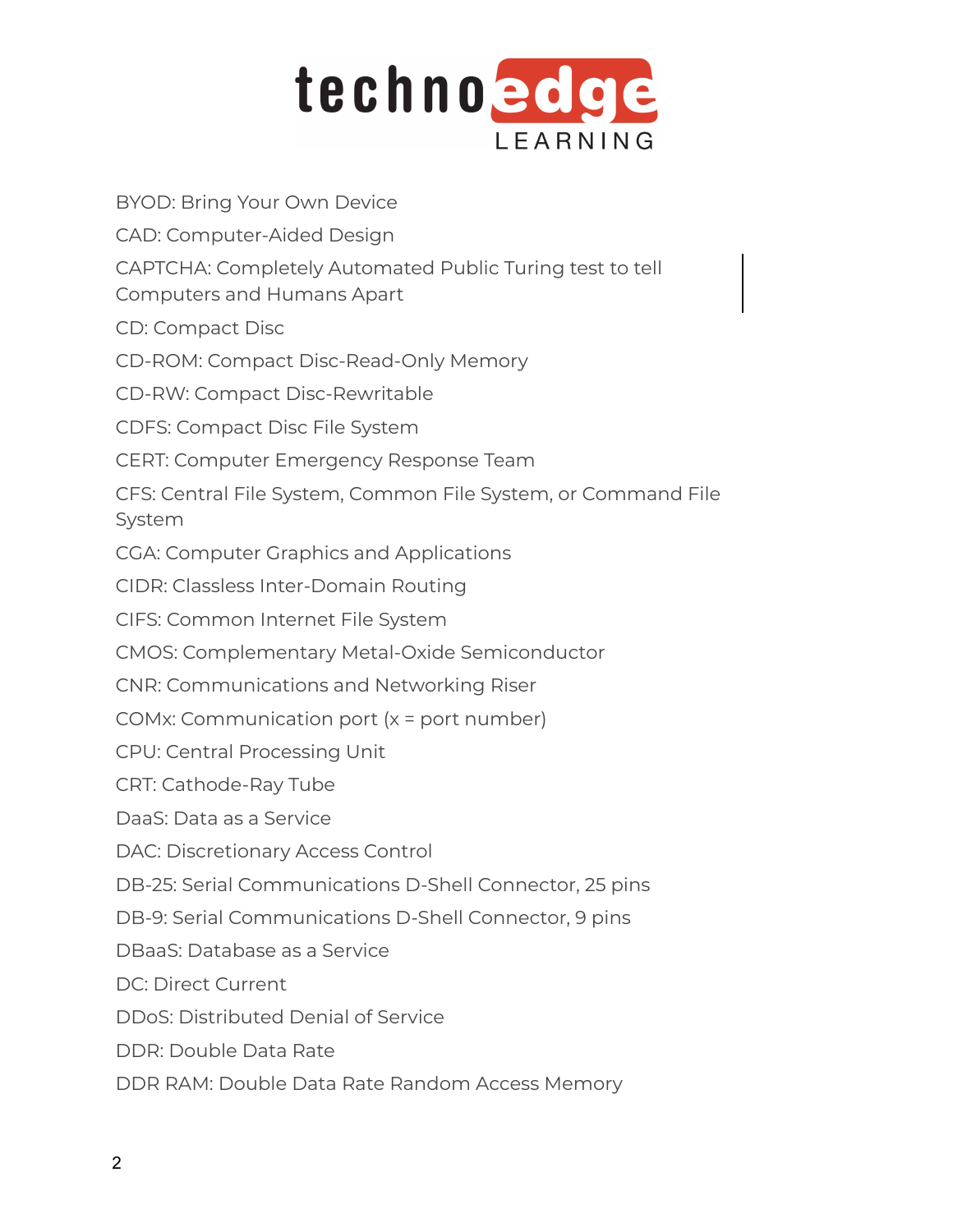

DFS: Distributed File System

- DHCP: Dynamic Host Configuration Protocol
- DIMM: Dual Inline Memory Module
- DIN: Deutsche Industrie Norm
- DLT: Digital Linear Tape
- DLP: Digital Light Processing or Data Loss Prevention
- DMA: Direct Memory Access
- DMZ: Demilitarized Zone
- DNS: Domain Name Service or Domain Name Server
- DoS: Denial of Service
- DRAM: Dynamic Random Access Memory
- DRM: Digital Rights Management
- DSL: Digital Subscriber Line
- DVD: Digital Versatile Disc
- DVD-RAM: Digital Versatile Disc-Random Access Memory
- DVD-ROM: Digital Versatile Disc-Read Only Memory
- DVD-R: Digital Versatile Disc-Recordable
- DVD-RW: Digital Versatile Disc-Rewritable
- DVI: Digital Visual Interface
- DVI-D: Digital Visual Interface-Digital
- ECC: Error Correcting Code
- ECP: Extended Capabilities Port
- EEPROM: Electrically Erasable Programmable Read-Only Memory
- EFS: Encrypting File System
- EIDE: Enhanced Integrated Drive Electronics
- EMI: Electromagnetic Interference
- EMP: Electromagnetic Pulse
- EPROM: Erasable Programmable Read-Only Memory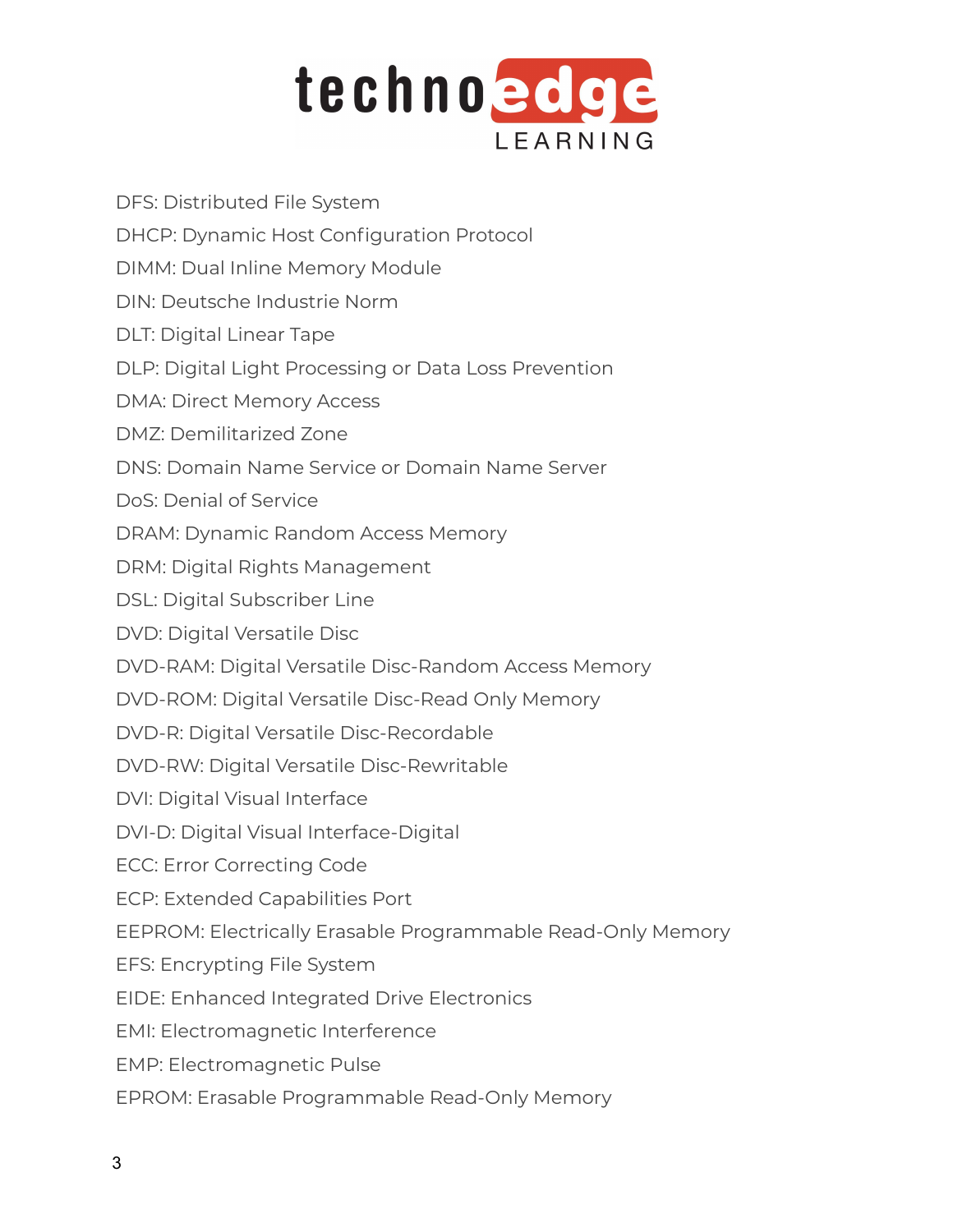

| EPP: Enhanced Parallel Port                           |
|-------------------------------------------------------|
| ERD: Emergency Repair Disk                            |
| eSATA: External Serial Advanced Technology Attachment |
| ESD: Electrostatic Discharge                          |
| EULA: End User License Agreement                      |
| EVGA: Extended Video Graphics Adapter/Array           |
| Ext2: Second Extended File System                     |
| exFAT: Extended File Allocation Table                 |
| <b>FAT: File Allocation Table</b>                     |
| FAT12: 12-bit File Allocation Table                   |
| FAT16: 16-bit File Allocation Table                   |
| FAT32: 32-bit File Allocation Table                   |
| FDD: Floppy Disk Drive                                |
| FPM: Fast Page Mode                                   |
| FSB: Front-Side Bus                                   |
| FTP: File Transfer Protocol                           |
| FQDN: Fully Qualified Domain Name                     |
| <b>GDDR: Graphics Double Data Rate</b>                |
| <b>GDI: Graphics Device Interface</b>                 |
| <b>GUI: Graphical User Interface</b>                  |
| <b>GUID: Globally Unique Identifier</b>               |
| <b>GPS: Global Positioning System</b>                 |
| <b>GPT: GUID Partition Table</b>                      |
| <b>GPU: Graphics Processing Unit</b>                  |
| GSM: Global System for Mobile Communications          |
| HAL: Hardware Abstraction Layer                       |
| HAV: Hardware Assisted Virtualization                 |
|                                                       |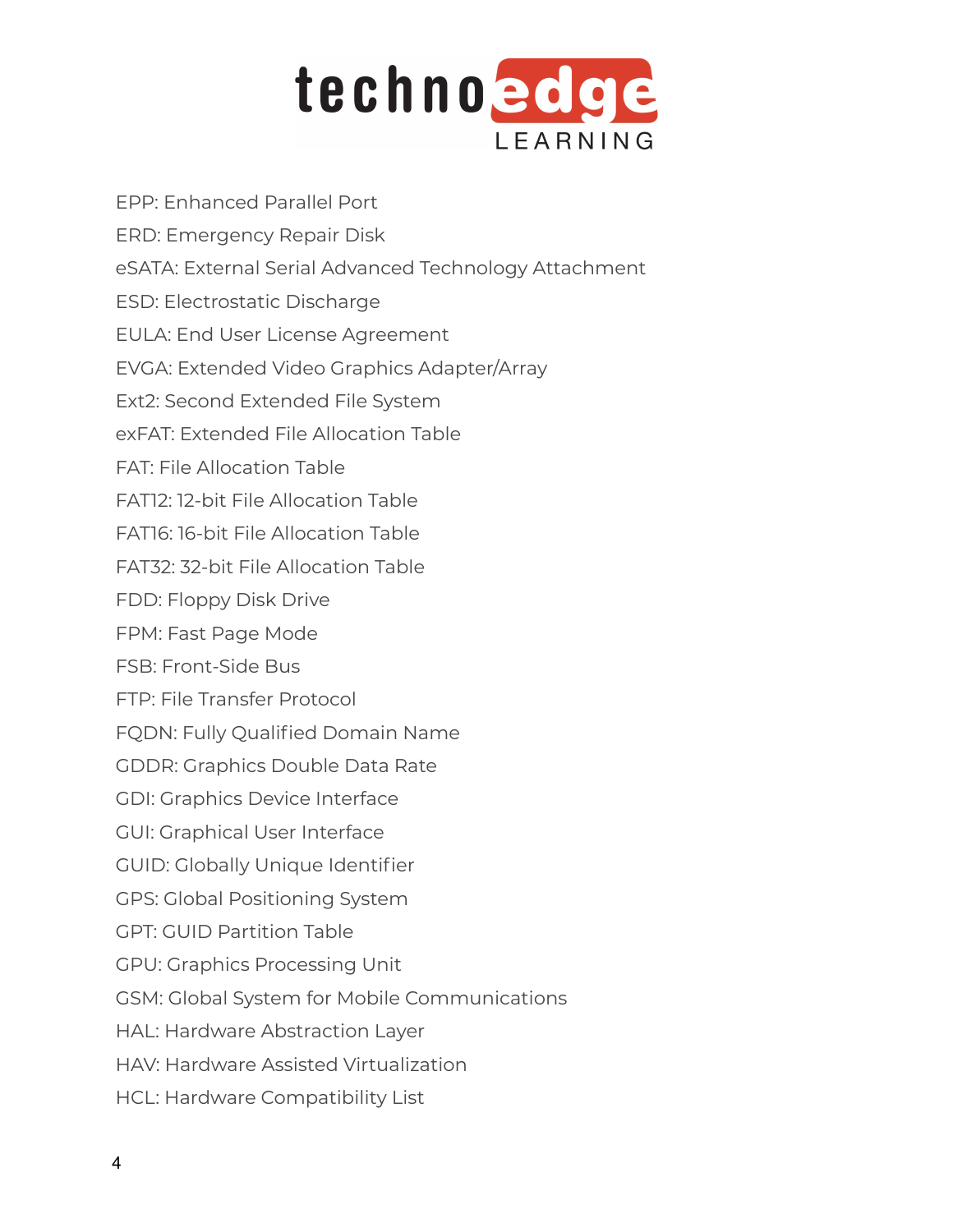

HDCP: High-Bandwidth Digital Content Protection HDD: Hard Disk Drive HDMI: High Definition Media Interface HIPS: Host Intrusion Prevention System HPFS: High Performance File System HTML: Hypertext Markup Language HTPC: Home Theater PC HTTP: Hypertext Transfer Protocol HTTPS: Hypertext Transfer Protocol Secure I/O: Input/Output IaaS: Infrastructure as a Service ICMP: Internet Control Message Protocol ICR: Intelligent Character Recognition IDE: Integrated Drive Electronics IDS: Intrusion Detection System IEEE: Institute of Electrical and Electronics Engineers IIS: Internet Information Services IMAP: Internet Mail Access Protocol IMEI: International Mobile Equipment Identity IMSI: International Mobile Subscriber Identity IP: Internet Protocol IPConfig: Internet Protocol Configuration IPP: Internet Printing Protocol IPS: Intrusion Prevention System IPSec: Internet Protocol Security IR: Infrared IrDA: Infrared Data Association IRP: Incident Response Plan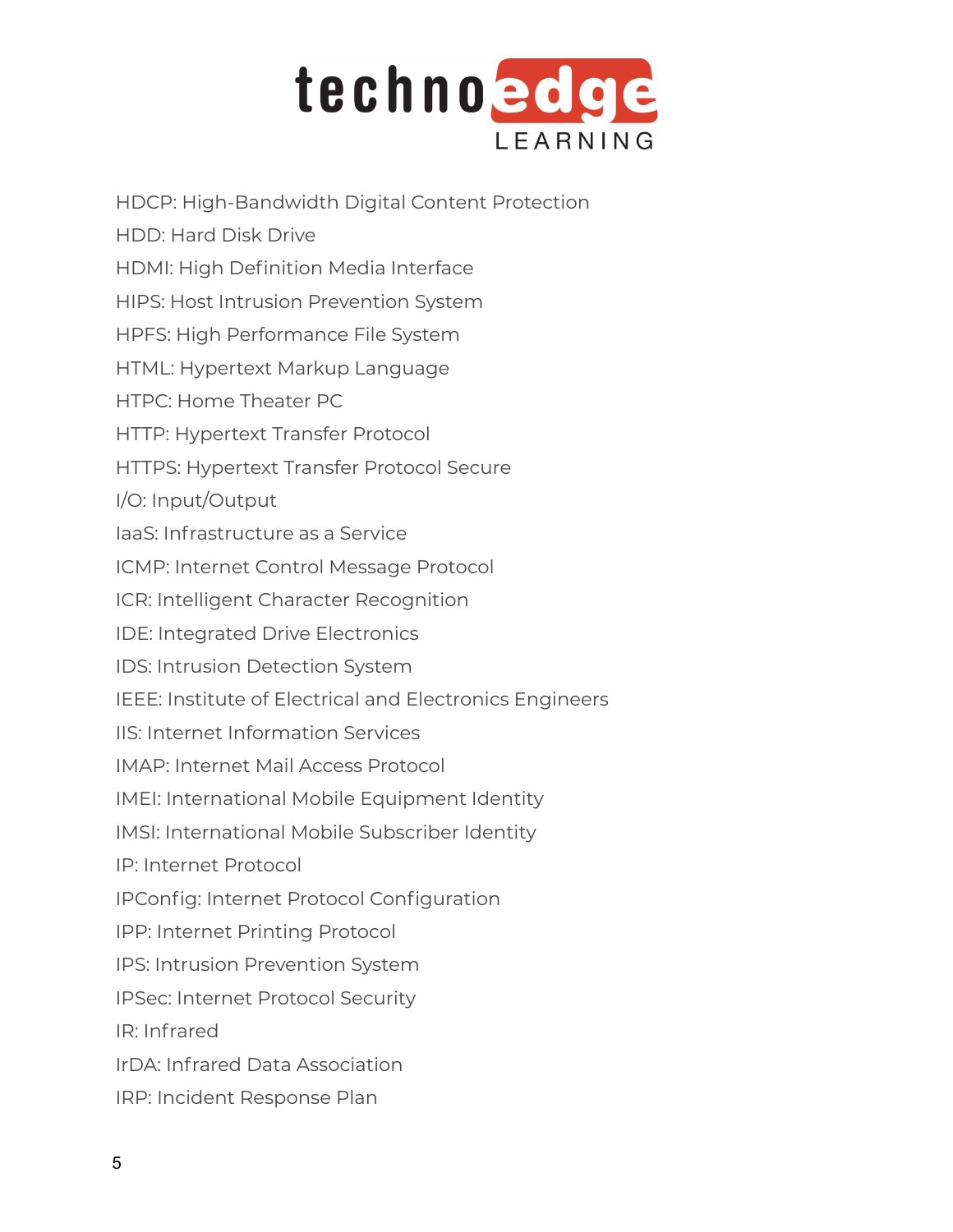

IRQ: Interrupt Request ISA: Industry Standard Architecture ISDN: Integrated Services Digital Network ISO: International Organization for Standardization ISP: Internet Service Provider JBOD: Just a Bunch of Disks KB: Knowledge Base KVM: Kernel-based Virtual Machine KVM: Keyboard-Video-Mouse LAN: Local Area Network LBA: Logical Block Addressing LC: Lucent Connector LCD: Liquid Crystal Display LDAP: Lightweight Directory Access Protocol LED: Light Emitting Diode LPD/LPR: Line Printer Daemon/Line Printer Remote LPT: Line Printer Terminal LVD: Low Voltage Differential MAC: Media Access Control/Mandatory Access Control MAN: Metropolitan Area Network MAPI: Messaging Application Programming Interface mATX: Micro Advanced Technology Extended MAU: Media Access Unit/Media Attachment Unit MBR: Master Boot Record MBSA: Microsoft Baseline Security Analyzer MDM: Mobile Device Management MFA: Multifactor Authentication MFD: Multifunction Device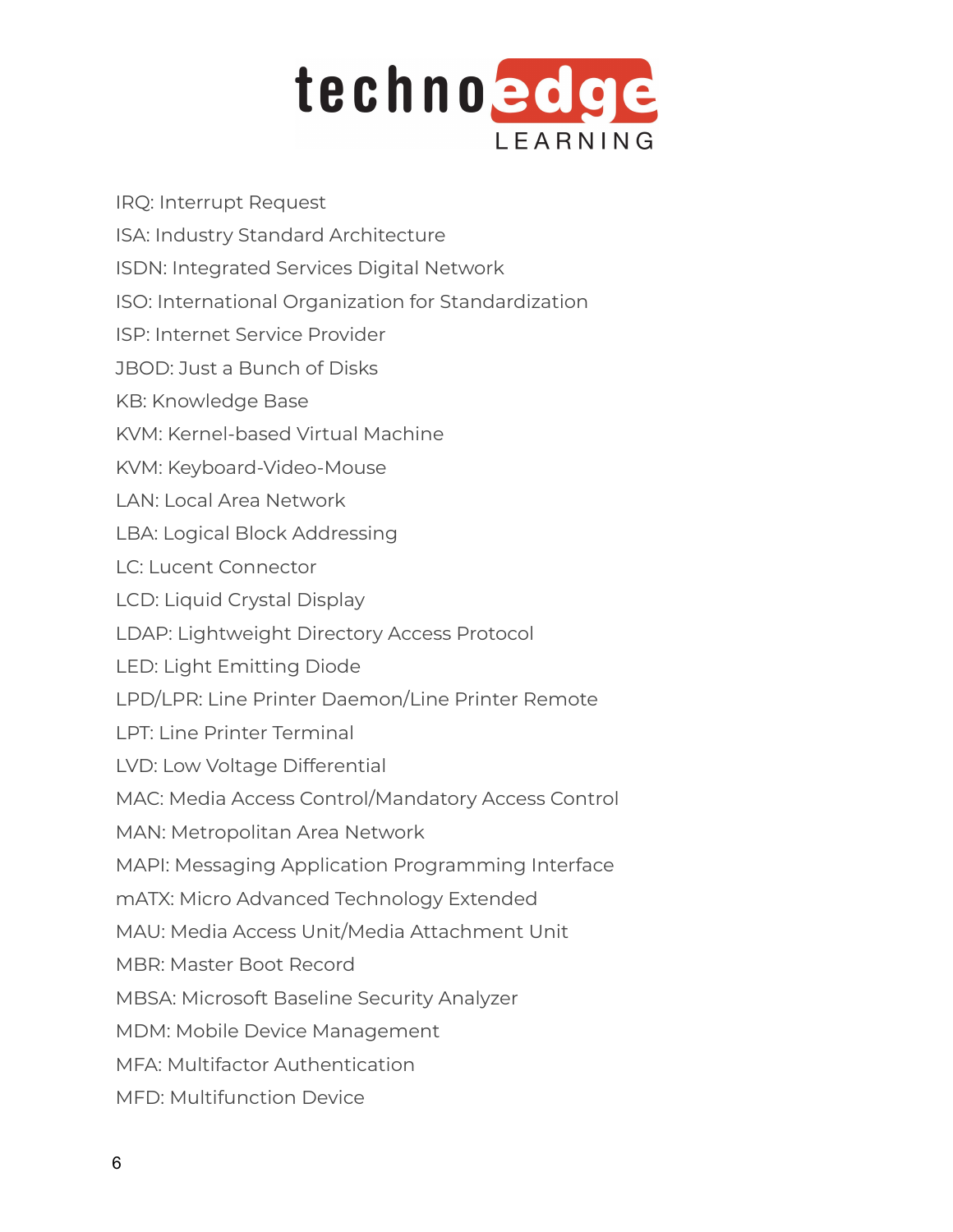

MFP: Multifunction Product MicroDIMM: Micro Dual Inline Memory Module MIDI: Musical Instrument Digital Interface MIME: Multipurpose Internet Mail Extension MIMO: Multiple Input Multiple Output MMC: Microsoft Management Console MP3: Moving Picture Experts Group Layer 3 Audio MP4: Moving Picture Experts Group Layer 4 MPEG: Moving Picture Experts Group MSConfig: Microsoft Configuration MSDS: Material Safety Data Sheet MT-RJ: Mechanical Transfer Registered Jack MUI: Multilingual User Interface NaaS: Network as a Service NAC: Network Access Control NAS: Network-Attached Storage NAT: Network Address Translation NetBIOS: Networked Basic Input/Output System NetBEUI: Networked Basic Input/Output System Extended User Interface NFC: Near Field Communication NFS: Network File System NIC: Network Interface Card NiCd: Nickel Cadmium NiMH: Nickel Metal Hydride NLX: New Low-profile Extended NNTP: Network News Transfer Protocol NTFS: New Technology File System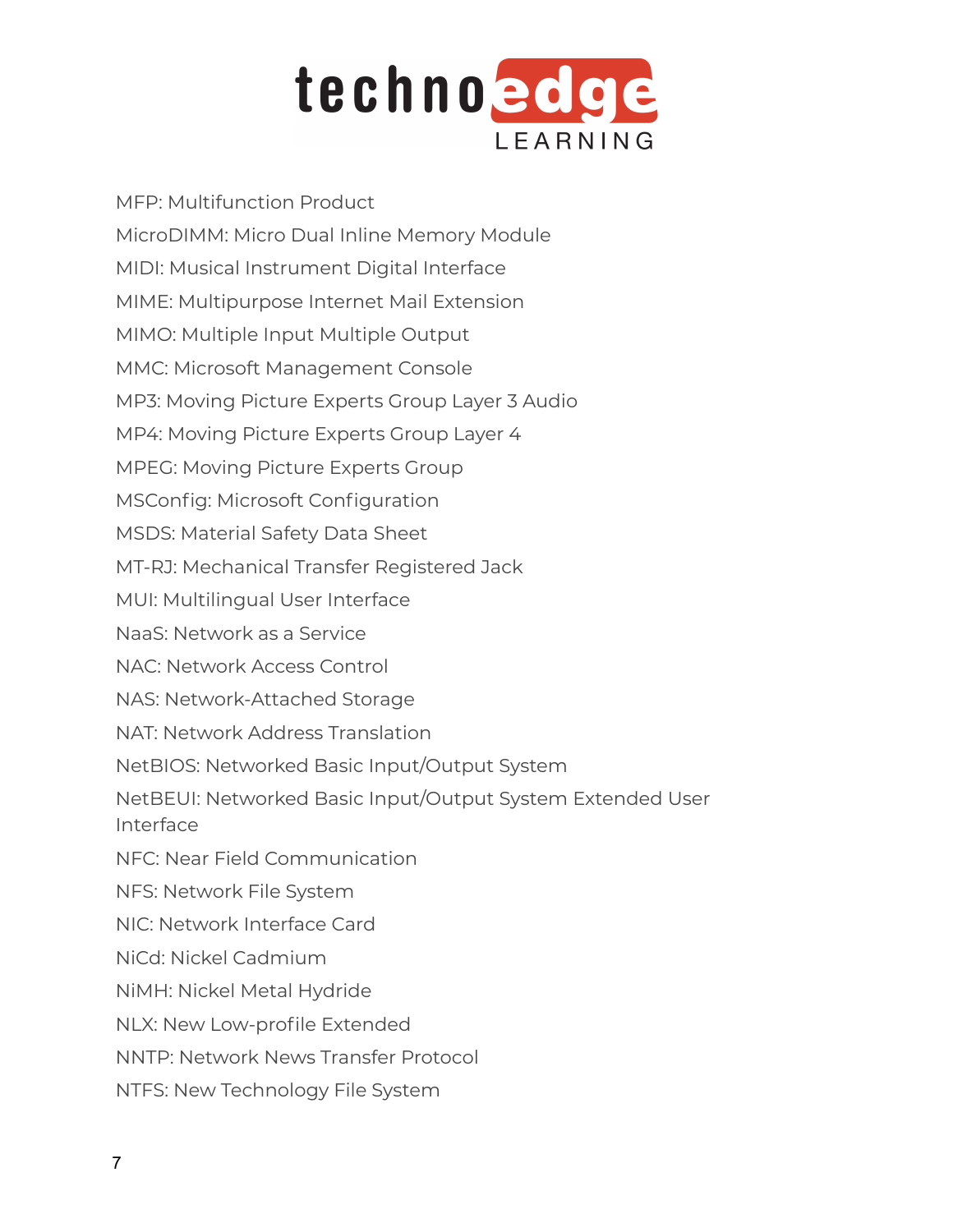

NTLDR: New Technology Loader

- NTP: Network Time Protocol
- NTSC: National Transmission Standards Committee

NVMe: Non-Volatile Memory Express

OCR: Optical Character Recognition

OEM: Original Equipment Manufacturer

OLED: Organic Light Emitting Diode

OS: Operating System

PaaS: Platform as a Service

PAL: Phase Alternating Line

PAN: Personal Area Network

PAT: Port Address Translation

PC: Personal Computer

PCI: Peripheral Component Interconnect

PCI: Payment Card Industry

PCIe: Peripheral Component Interconnect Express

PCIX: Peripheral Component Interconnect Extended

PCL: Printer Command Language

PCMCIA: Personal Computer Memory Card International Association

PE: Preinstallation Environment

PGA: Pin Grid Array

PAG2: Pin Grid Array 2

PGP: Pretty Good Protection

PII: Personally Identifiable Information

PIN: Personal Identification Number

PHI: Personal Health Information

PKI: Public Key Infrastructure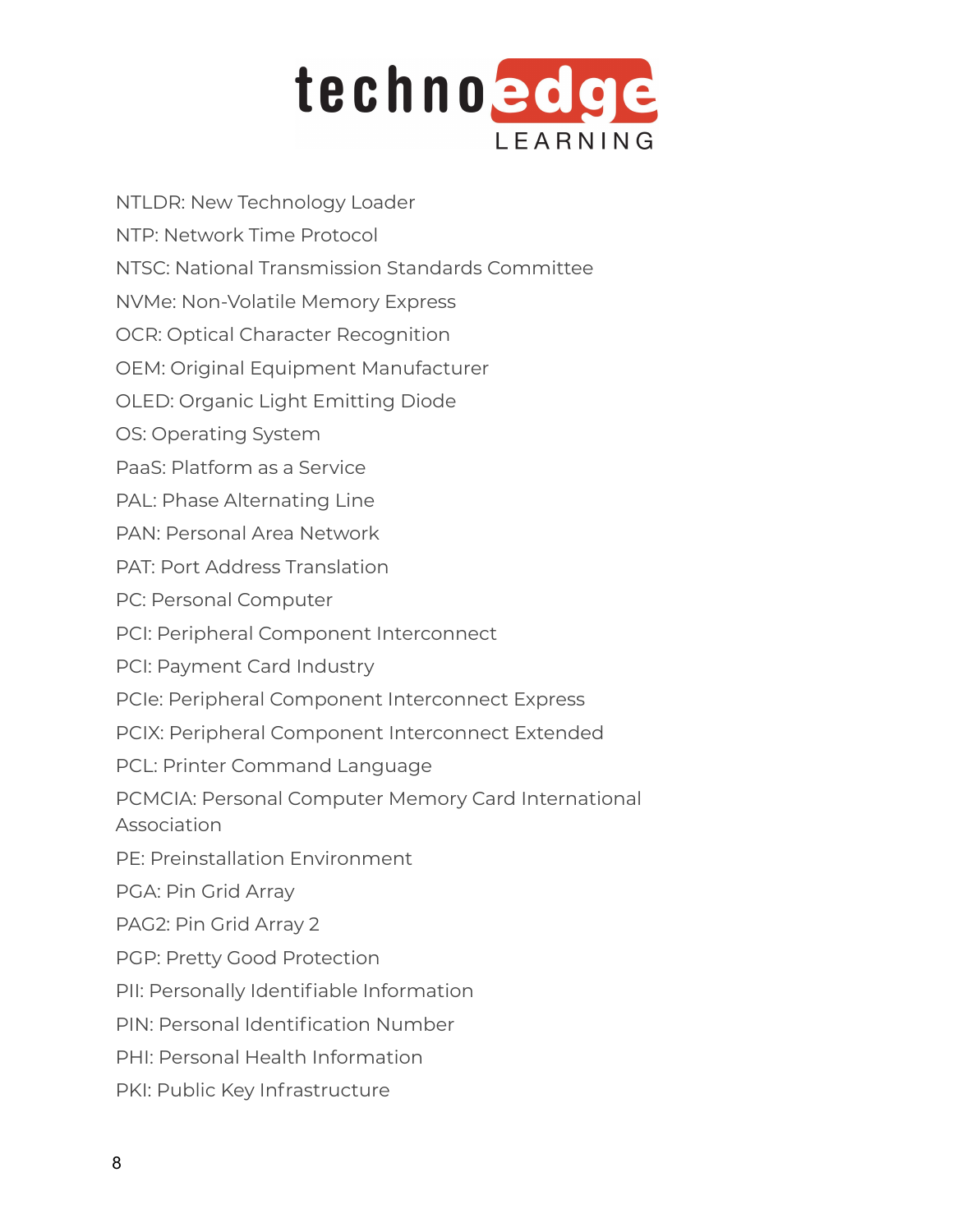

- PnP: Plug and Play
- PoE: Power over Ethernet
- POP3: Post Office Protocol 3
- PoS: Point of Sale
- POST: Power-On Self Test
- POST: Plain Old Telephone Service
- PPM: Pages Per Minute
- PPP: Point-to-Point Protocol
- PPTP: Point-to-Point Tunneling Protocol
- PRI: Primary Rate Interface
- PROM: Programmable Read-Only Memory
- PS/2: Personal System/2 Connector
- PSTN: Public Switched Telephone Network
- PSU: Power Supply Unit
- PVA: Patterned Virtual Alignment
- PVC: Permanent Virtual Circuit
- PXE: Preboot Execution Environment
- QoS: Quality of Service
- RADIUS: Remote Authentication Dial-In User Server
- RAID: Redundant Array of Independent (or Inexpensive) Disks
- RAM: Random Access Memory
- RAS: Remote Access Service
- RDP: Remote Desktop Protocol
- RF: Radio Frequency
- RFI: Radio Frequency Interference
- RFID: Radio Frequency Identification
- RGB: Red Green Blue
- RIP: Routing Information Protocol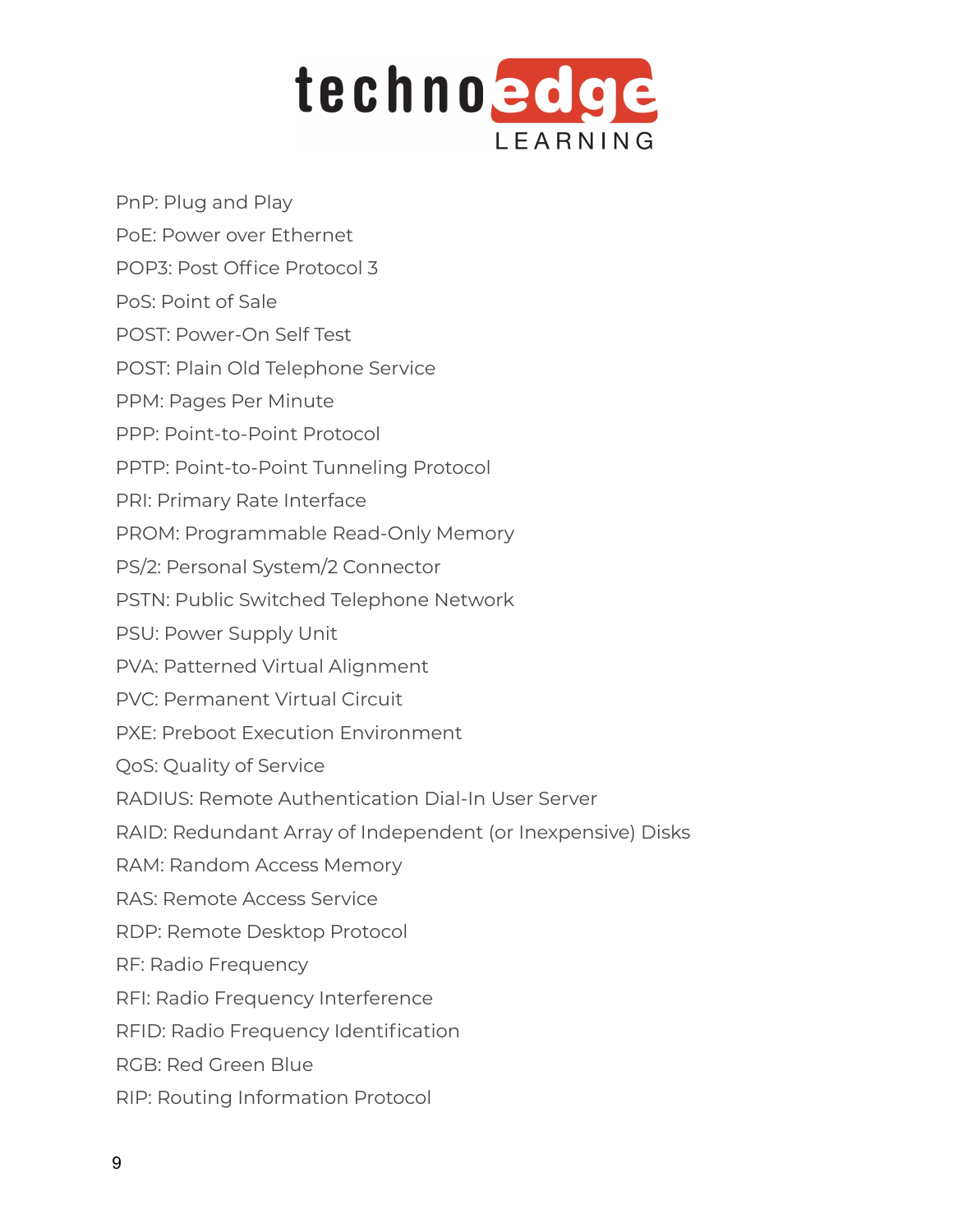

- RIS: Remote Installation Service
- RISC: Reduced Instruction Set Computer
- RJ-11: Registered Jack Function 11
- RJ-45: Registered Jack Function 45
- RMA: Returned Materials Authorization
- ROM: Read-Only Memory
- RPO: Recovery Point Objective
- RTC: Real-Time Clock
- RT: Recovery Time Objective
- SaaS: Software as a Service
- SAN: Storage Area Network
- SAS: Serial Attached SCSI
- SATA: Serial Advanced Technology Attachment
- SC: Subscription Channel
- SCP: Secure Copy Protection
- SCSI: Small Computer System Interface
- SCSI ID: Small Computer System Interface Identifier
- SD Card: Secure Digital Card
- SEC: Single Edge Connector
- SFC: System File Checker
- SFF: Small Form Factor
- SFTP: Secure File Transfer Protocol
- SIM: Subscriber Identity Module
- SIMM: Single Inline Memory Module
- SLI: Scalable Link Interface or System Level Integration or Scanline Interleave Mode
- S.M.A.R.T.: Self-Monitoring, Analysis, and Reporting Technology
- SMB: Server Message Block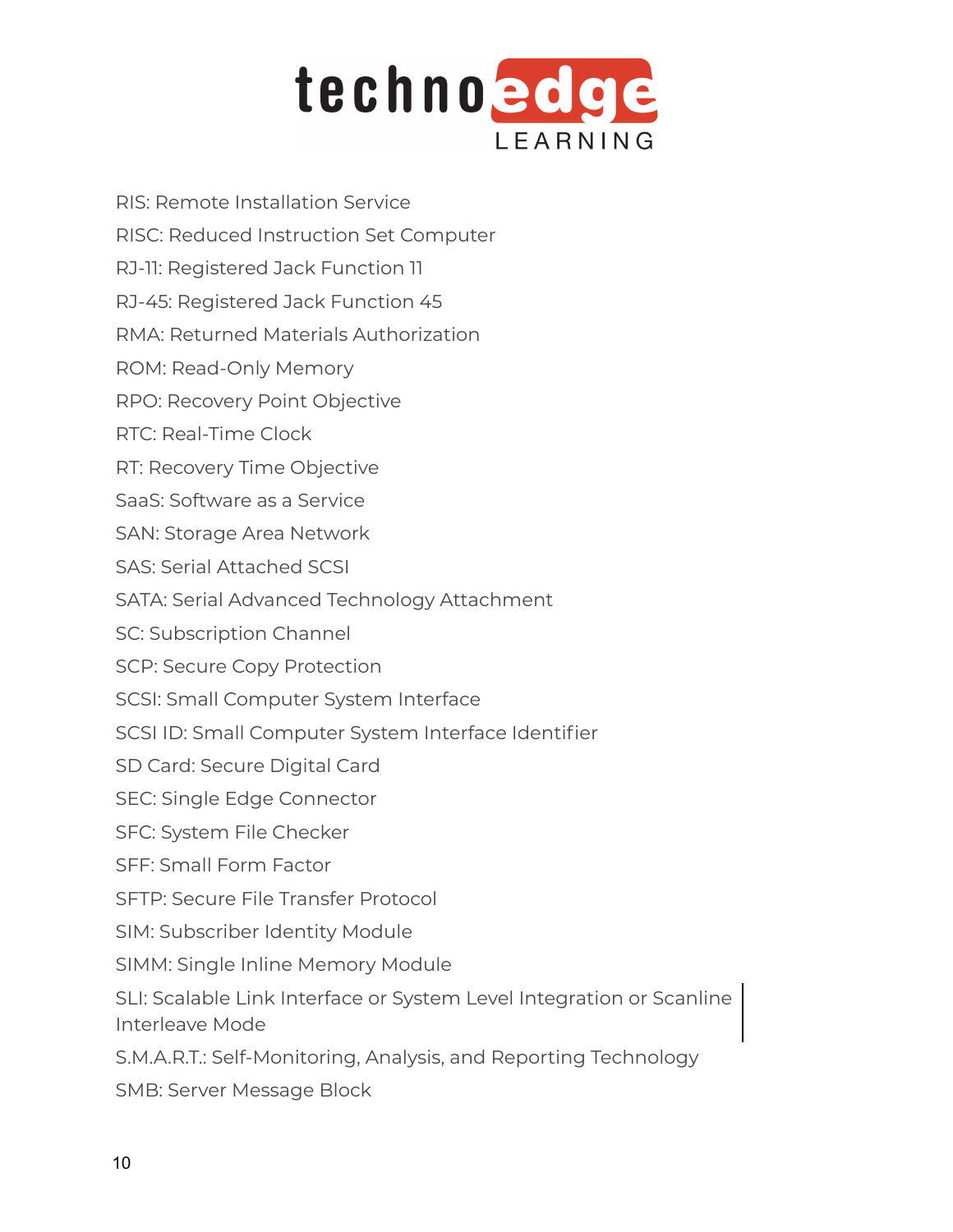

SNMP: Simple Network Management Protocol SoDIMM: Small Outline Dual Inline Memory Module SOHO: Small Office/Home Office SP: Service Pack SPDIF: Sony-Philips Digital Interface Format SPGA: Staggered Pin Grid Array SRAM: Static Random Access Memory SSD: Solid State Drive

SMTP: Simple Mail Transfer Protocol

- SSH: Secure Shell
- SSID: Service Set Identifier
- SSL: Secure Sockets Layer
- SSO: Single Sign-On
- ST: Straight Tip
- STP: Shielded Twisted Pair
- SXGA: Super Extended Graphics Array
- TACACS: Terminal Access Controller Access-Control System
- TCP: Transmission Control Protocol
- TCP/IP: Transmission Control Protocol/Internet Protocol
- TDR: Time Domain Reflectometer
- TFTP: Trivial File Transfer Protocol
- TKIP: Temporal Key Integrity Protocol
- TLS: Transport Layer Security
- TN: Twisted Nematic
- TPM: Trusted Platform Module
- UAC: User Account Control
- UDF: User Defined Functions or Universal Disk Format or Universal Data Format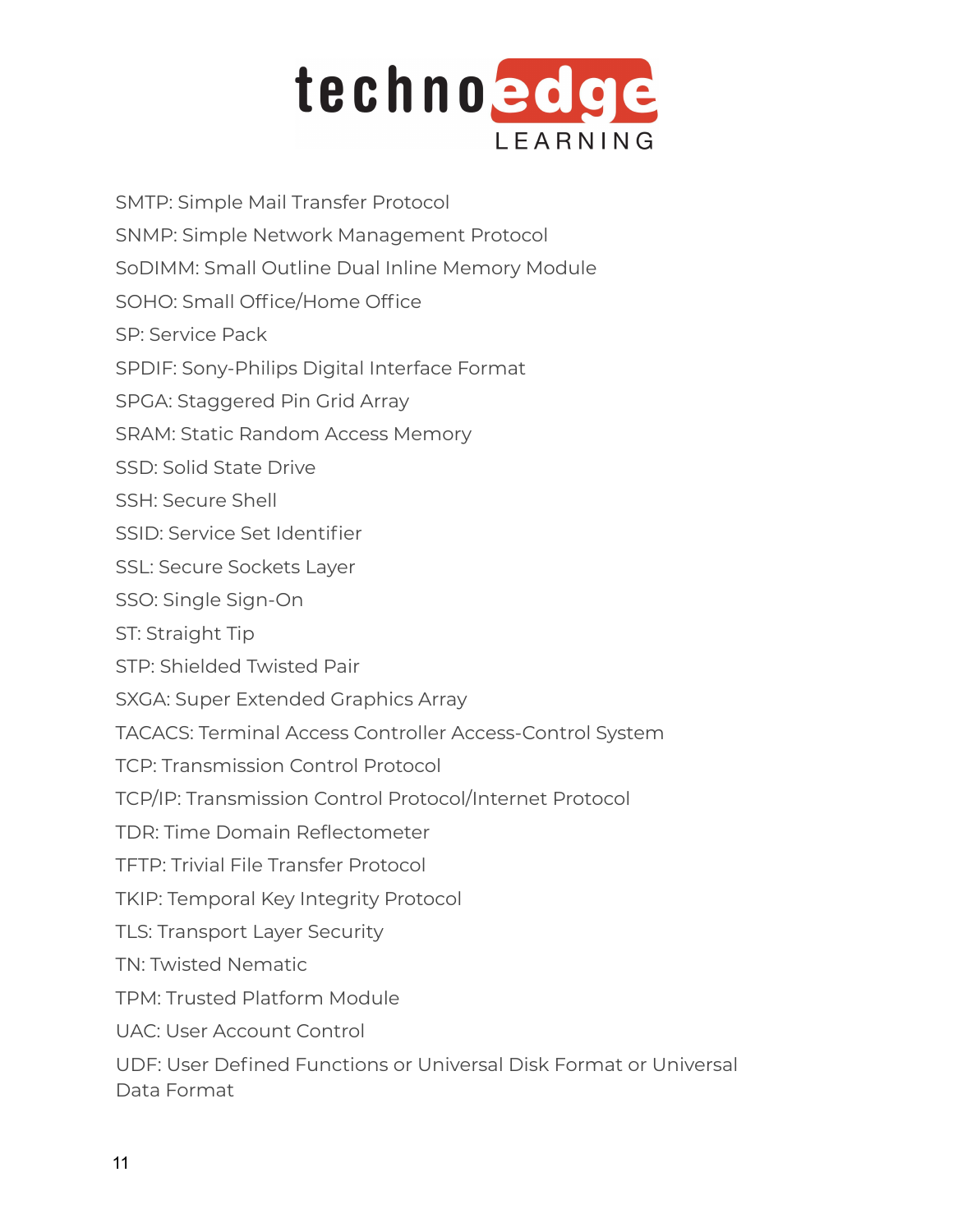

UDP: User Datagram Protocol UEFI: Unified Extensible Firmware Interface UNC: Universal Naming Convention UPnP: Universal Plug and Play USP: Uninterruptible Power Supply URL: Uniform Resource Locator USB: Universal Serial Bus USMT: User State Migration Tool UTM: Unified Threat Management UTP: Unshielded Twisted Pair UXGA: Ultra Extended Graphics Array VA: Vertical Alignment VDC: Volts DC VDI: Virtual Desktop Infrastructure VESA: Video Electronics Standards Association VFAT: Virtual File Allocation Table VGA: Video Graphics Array VLAN: Virtual LAN VM: Virtual Machine VNC: Virtual Network Computer VoIP: Voice over Internet Protocol VPN: Virtual Private Network VRAM: Video Random Access Memory WAN: Wide Area Network WAP: Wireless Access Protocol/Wireless Access Point WEP: Wired Equivalent Privacy WIFI: Wireless Fidelity WINS: Windows Internet Name Service